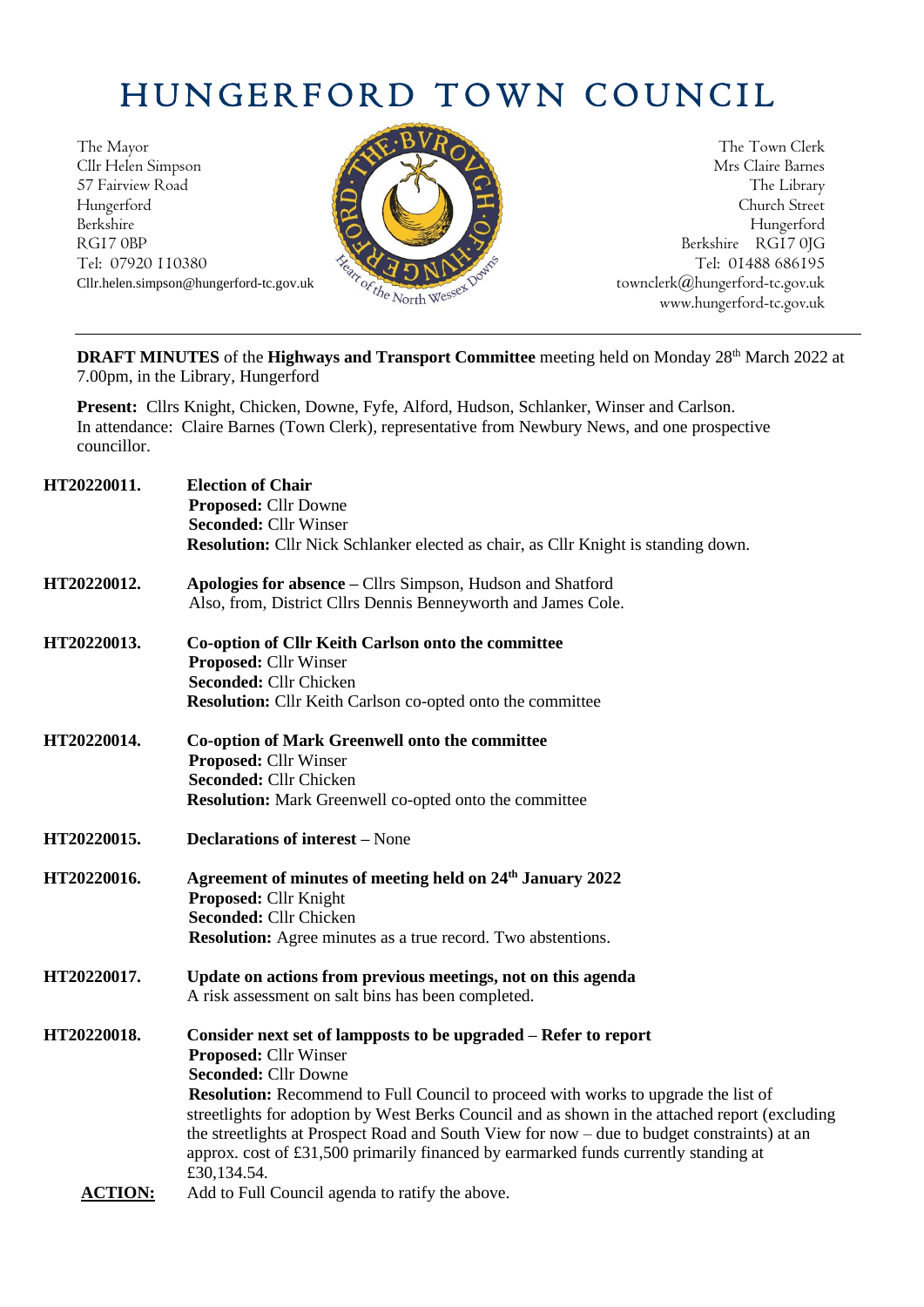| <b>ACTION:</b>                | West Berks Council will not upgrade and adopt 31 of the lampposts due to their location. Find<br>out if they can still be upgraded by WBC or another contractor.                                                                                                                                                                                                                                                                                                                                                                                                                                                                                                                                                                                                                                                                                                                                                                                                                                                                                                                                                                                                                                                                                                                                                                                                                                                                                                                                         |
|-------------------------------|----------------------------------------------------------------------------------------------------------------------------------------------------------------------------------------------------------------------------------------------------------------------------------------------------------------------------------------------------------------------------------------------------------------------------------------------------------------------------------------------------------------------------------------------------------------------------------------------------------------------------------------------------------------------------------------------------------------------------------------------------------------------------------------------------------------------------------------------------------------------------------------------------------------------------------------------------------------------------------------------------------------------------------------------------------------------------------------------------------------------------------------------------------------------------------------------------------------------------------------------------------------------------------------------------------------------------------------------------------------------------------------------------------------------------------------------------------------------------------------------------------|
| HT20220019.                   | Receive information on use of new recycling bins, consider marketing campaign – see<br>attached<br>Proposed: Cllr Schlanker<br>Seconded: Cllr Chicken                                                                                                                                                                                                                                                                                                                                                                                                                                                                                                                                                                                                                                                                                                                                                                                                                                                                                                                                                                                                                                                                                                                                                                                                                                                                                                                                                    |
| <b>ACTION:</b>                | <b>Resolution:</b> Request WBC keep the recycle bin outside One-stop as there are rubbish bins there<br>also and it is well used. Advertise (with the help of HEAT) through social media and press the<br>correct use of the recycling bins and consider more labelling on the bins. The recycling bin<br>already has a hole shaped for its contents which should only be plastic bottles and cans.                                                                                                                                                                                                                                                                                                                                                                                                                                                                                                                                                                                                                                                                                                                                                                                                                                                                                                                                                                                                                                                                                                      |
| HT20220020.                   | Hungerford in Bloom competition - launch at Town meeting, refer to report<br>Cllr Winser volunteered to help on $2nd$ July. A second volunteer is needed to help promote<br>awareness. It was hoped someone may come forward at the Town Meeting.<br>Proposed: Cllr Schlanker<br><b>Seconded: Cllr Downe</b><br><b>Resolution:</b> Accept the report as written (subject to updating numbers 15 and 16 in the rules)                                                                                                                                                                                                                                                                                                                                                                                                                                                                                                                                                                                                                                                                                                                                                                                                                                                                                                                                                                                                                                                                                     |
| HT20220021.                   | Receive update from working party on purchase of a moveable Vehicle Activated Sign and<br>20mph speed limit considerations - The signs have been ordered. The Risk Assessments and<br>site surveys are being carried out for 10 locations by the team and should be complete by 8 <sup>th</sup><br>April. The working party will meet again in mid-April.                                                                                                                                                                                                                                                                                                                                                                                                                                                                                                                                                                                                                                                                                                                                                                                                                                                                                                                                                                                                                                                                                                                                                |
| HT20220022.                   | Propose agreement and signing of the deed to licence Town Council to use SIDs<br>Proposed: Cllr Schlanker<br><b>Seconded: Cllr Carlson</b><br><b>Resolution:</b> Agree licence (two councillors signed the document which was witnessed by the<br>clerk).                                                                                                                                                                                                                                                                                                                                                                                                                                                                                                                                                                                                                                                                                                                                                                                                                                                                                                                                                                                                                                                                                                                                                                                                                                                |
| HT20220023.<br><b>ACTION:</b> | Update on feedback from WBC on HTC's requests regarding Electric Vehicle Chargers -<br><b>Clir Downe</b> – SSEN are the reason for the hold up. We are one year on and still have no<br>installation date. One rapid and two fast chargers are due to be installed at the station.<br>Continue to chase WBC.                                                                                                                                                                                                                                                                                                                                                                                                                                                                                                                                                                                                                                                                                                                                                                                                                                                                                                                                                                                                                                                                                                                                                                                             |
| HT20220024.                   | Railway Station - Receive any updates from Cllr Chicken on: -<br>Installation of gate for access to area north of London platform for maintenance and<br>application for grant to support the above – Cllr Chicken advised although we are a member<br>of Community Rail Network there is another organisation we should join. He is having a<br>meeting with Edward Goose of GWR this week so will chase.<br>Cllr Fyfe referred to an update article written by Penny post on the car parking situation at the<br>station. Cllr Fyfe has altered it to show demand for the car park is now increasing after a quiet<br>period during Covid. Last Thursday the car park was full. Public should be aware that<br>although the barrier is raised after 7pm you will still need to pay on exit otherwise you can be<br>fined. He stressed the need to retain station car parking spaces for public use and that private<br>parking for developments in the area should not encroach on these. Bedwyn Train Passenger<br>Group have an on-going campaign for return of IETs to provide direct links to Paddington.<br>They are an active group that have influenced timetables in the past. The problems stem from<br>10% cuts to costs imposed on all train operators. Some direct services will be offered in the<br>morning. Shuttle services don't always connect in the afternoon. The numbers of direct services<br>have depleted considerably.<br>Proposed: Cllr Schlanker<br>Seconded: Cllr Chicken |
| <b>ACTION:</b>                | Resolution: Cllr Knight to draft a letter to MPs, Department of Transport, District Cllrs, Leader<br>of WBC and CEO of WBC in support of the campaign.                                                                                                                                                                                                                                                                                                                                                                                                                                                                                                                                                                                                                                                                                                                                                                                                                                                                                                                                                                                                                                                                                                                                                                                                                                                                                                                                                   |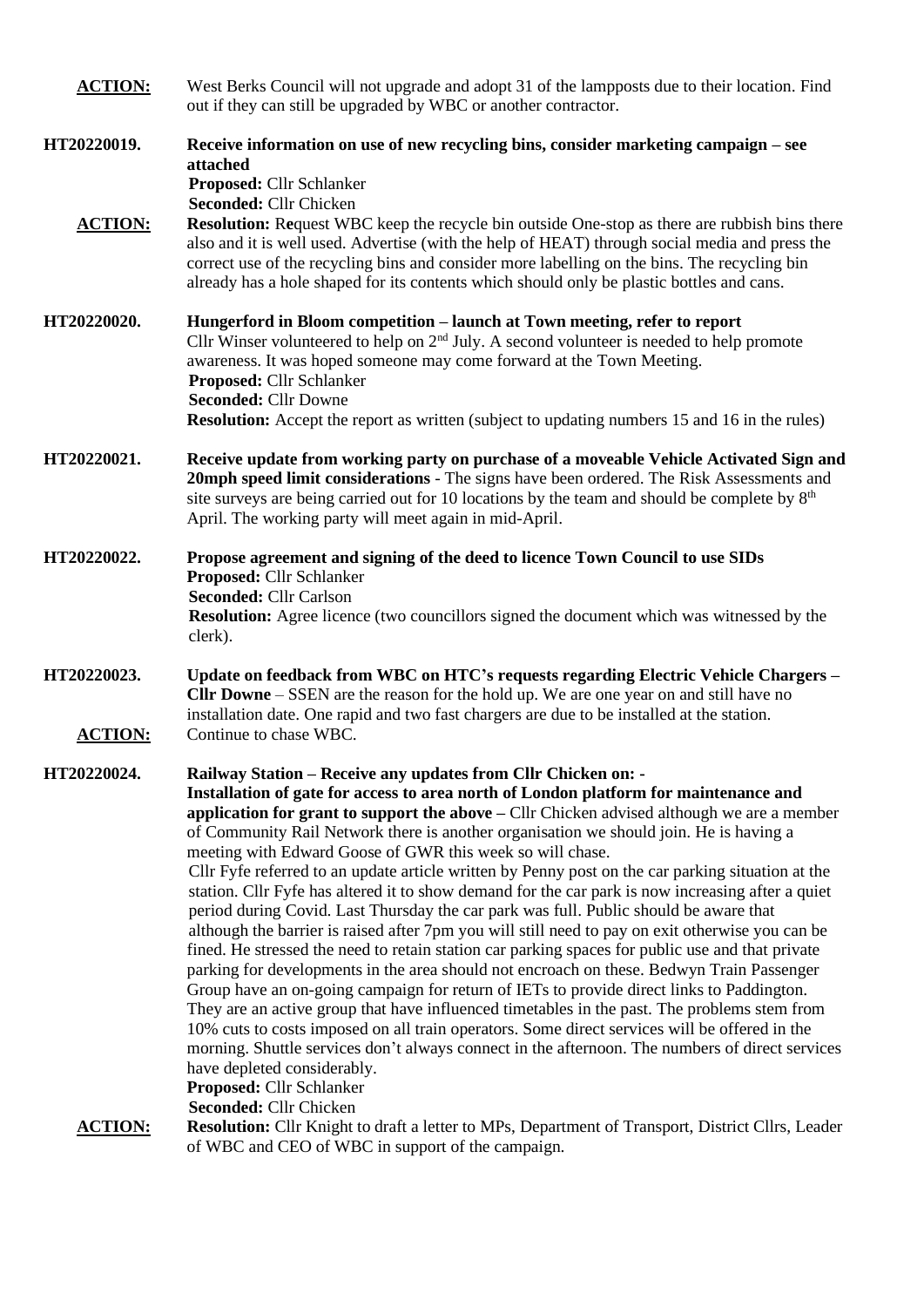| HT20220025.    | Any progress to report from West Berks Council on: -<br>Tesco junction improvement - This is scheduled for the end of April, early May.<br>Proposed: Cllr Fyfe<br><b>Seconded: Cllr Winser</b><br><b>Resolution:</b> Accept plans and date for implementation                                                                                                                                                                                                                                                                                                                                                                |
|----------------|------------------------------------------------------------------------------------------------------------------------------------------------------------------------------------------------------------------------------------------------------------------------------------------------------------------------------------------------------------------------------------------------------------------------------------------------------------------------------------------------------------------------------------------------------------------------------------------------------------------------------|
| <b>ACTION:</b> | Footpath surveys and proposed work - WBC has asked what our priorities are for the<br>£200,000 funding allocated.<br>Proposed: Cllr Fyfe<br><b>Seconded: Cllr Winser</b><br>Resolution: Advise WBC our priorities in order are: -<br>1) A338 southbound<br>2) A338 northbound<br>3) A4 westbound<br>It was further added that the £200,000 should be for the improvements outlined in Cllr Fyfe's<br>survey and <b>not</b> for additional problems such as the poor resurfacing identified recently at<br>Clark's Gardens and Cold Harbour Road, or the footway problems in the Croft, which should be<br>funded separately. |
| HT20220026.    | Any H&S issues of concern including COVID<br><b>Update on additional bin at layby</b> – There are two bins in the layby already not be used<br>so WBC will not install a third.<br>Proposed: Cllr Schlanker                                                                                                                                                                                                                                                                                                                                                                                                                  |
| <b>ACTION:</b> | Seconded: Cllr Knight<br><b>Resolution:</b> Cllr Knight to contact payback team to litter pick.<br>Proposed: Cllr Schlanker                                                                                                                                                                                                                                                                                                                                                                                                                                                                                                  |
| <b>ACTION:</b> | Seconded: Cllr Knight<br>Resolution: Reinstate HTC annual litter picks.                                                                                                                                                                                                                                                                                                                                                                                                                                                                                                                                                      |
| <b>ACTION:</b> | <b>Report of rubbish at Tealgate – The Clerk has responded to the complaint. WBC are in</b><br>$\qquad \qquad -$<br>touch with the private owner.<br>Speeding on the Wantage Road - Cllr Schlanker to reply to the letter of complaint.<br>۰                                                                                                                                                                                                                                                                                                                                                                                 |
| <b>ACTION:</b> | State of Church St and the Croft footways – see report – Cllr Simpson added she had<br>been contacted by someone that had broken both wrists whilst falling by the Fire Station.<br>Cllr Downe walked with a member of public to witness the problems of using a walker<br>along the footways. The general state of the footways is very poor.<br>Cllr Simpson will report the Volvo illegally parked that is causing a safety issue.<br>Proposed: Cllr Schlanker<br><b>Seconded: Cllr Simpson</b>                                                                                                                           |
| <b>ACTION:</b> | <b>Resolution:</b> Request WBC do a feasibility study to continue a footway under the bridges<br>for both roads in and out of the Croft, where the Surgery and Nursery are located. The<br>footway needs to be wide enough for pushchairs. Safety should take priority over parking<br>spaces particularly given the type of pedestrian traffic.                                                                                                                                                                                                                                                                             |
|                | <b>Complaint about surface of Coldharbour Road/Clark's Gardens - Residents have</b><br>complained. The resurfacing is atrocious and has been applied unevenly on a dirty surface,<br>splashing up people's walls and over drain covers.<br>Proposed: Cllr Schlanker<br><b>Seconded: Cllr Simpson</b>                                                                                                                                                                                                                                                                                                                         |
| <b>ACTION:</b> | <b>Resolution:</b> Pursue District Cllrs for an update and a meeting with WBC.<br><b>Complaint about pigeons</b>                                                                                                                                                                                                                                                                                                                                                                                                                                                                                                             |
|                | Proposed: Cllr Chicken<br><b>Seconded: Cllr Simpson</b>                                                                                                                                                                                                                                                                                                                                                                                                                                                                                                                                                                      |
| <b>ACTION:</b> | Resolution: Continue with culling. All in fvaour.<br>Meeting closed 8.30pm                                                                                                                                                                                                                                                                                                                                                                                                                                                                                                                                                   |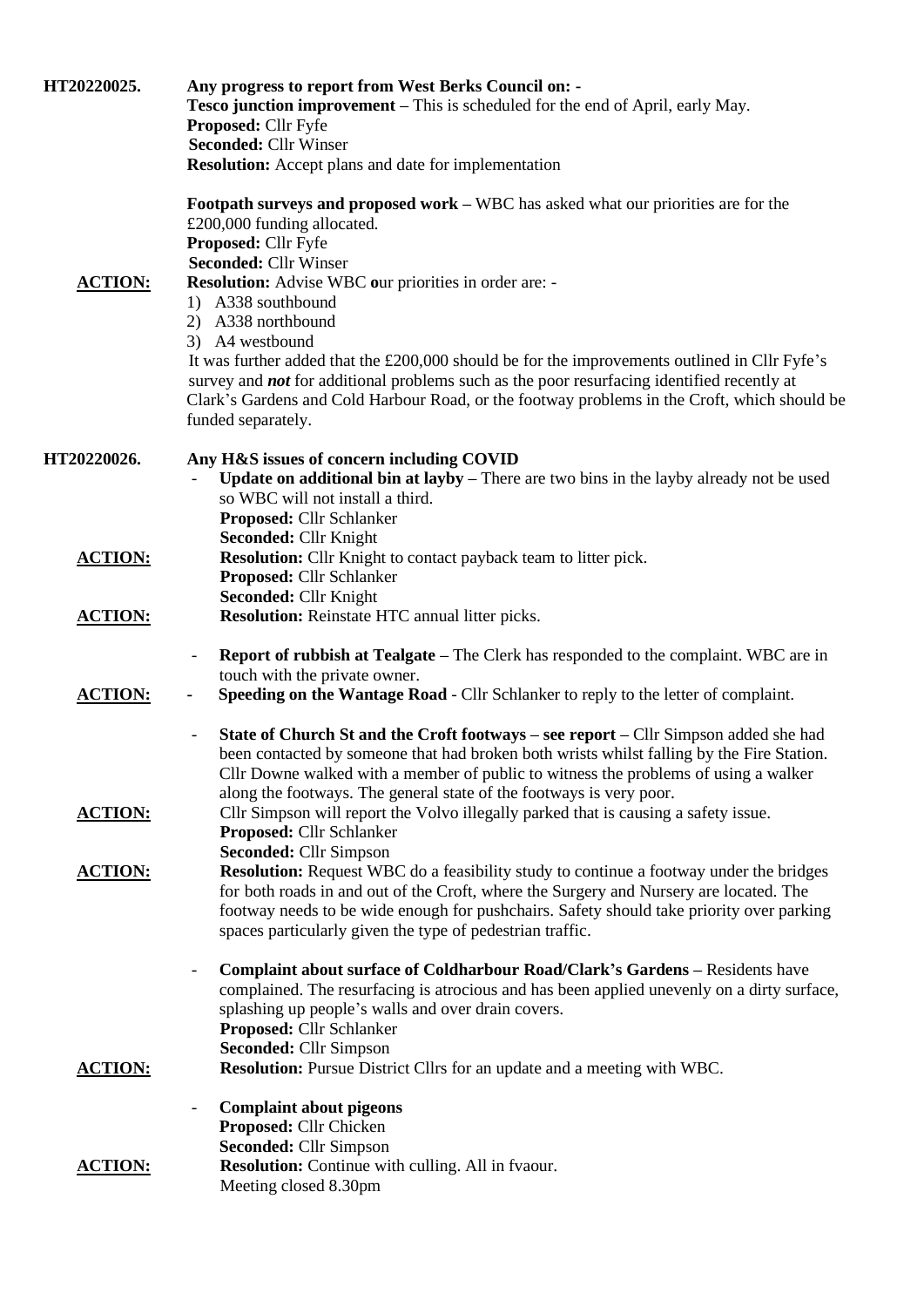# **Hungerford Town Council**

#### **Report Ref:HT20220020**

#### **Public Report to:**

H&T 28th March 2022

#### **Agenda Item**

Hungerford in Bloom 2022

### **Background**

Using the same format as in 2021, it is proposed to launch the Hungerford in Bloom 2022 at the Town Meeting on 30<sup>th</sup> March

A draft entry form is attached. There has been one change to the entry form in that the wording in Section 13 has been amended to clarify how the Margaret Wilson Memorial Trophy will be awarded.

Also attached is a poster to be used to promote the event in noticeboards around the town, via social media and on our website. Last year's entrants will be informed and sent an entry form by email.

We are seeking two judges (from outside Hungerford).

The proposed deadline for entries is Monday 20<sup>th</sup> June and judging day, Saturday 2<sup>nd</sup> July. Judges are usually accompanied by a Councillor and Councillor lead is sought.

Prizes are usually awarded for 1<sup>st</sup>, 2<sup>nd</sup> and 3<sup>rd</sup> places in each category (there are a total of 9 categories). In the past we have approached local businesses to donate prizes but in 2020 and 2022 HTC purchased garden centre vouchers as prizes:  $1^{st}$  - £20,  $2^{nd}$  - £15 and 3<sup>rd</sup> prize - £10. The total expenditure on prizes was £275 but some categories were not entered or only had one entry. The maximum cost of prizes as above would be £405.00. It is also customary to give the judges a bottle of wine as a token of thanks. In 2021 they were each given a £10 wine voucher from Naked Grape. Judges are also taken for a light lunch by the accompanying councillor.

# **Actions required**

- 1) Launch competition at Town Meeting, publicise as outlined above and agree entry deadline and judging day dates.
- 2) Nominate a Councillor to lead.
- 3) Agree a policy regarding prizes, eg:
	- a) Request donation of prizes from local businesses or
	- b) Agree a budget for purchase of prizes.

Sarah Chatters 21<sup>st</sup> March 2022.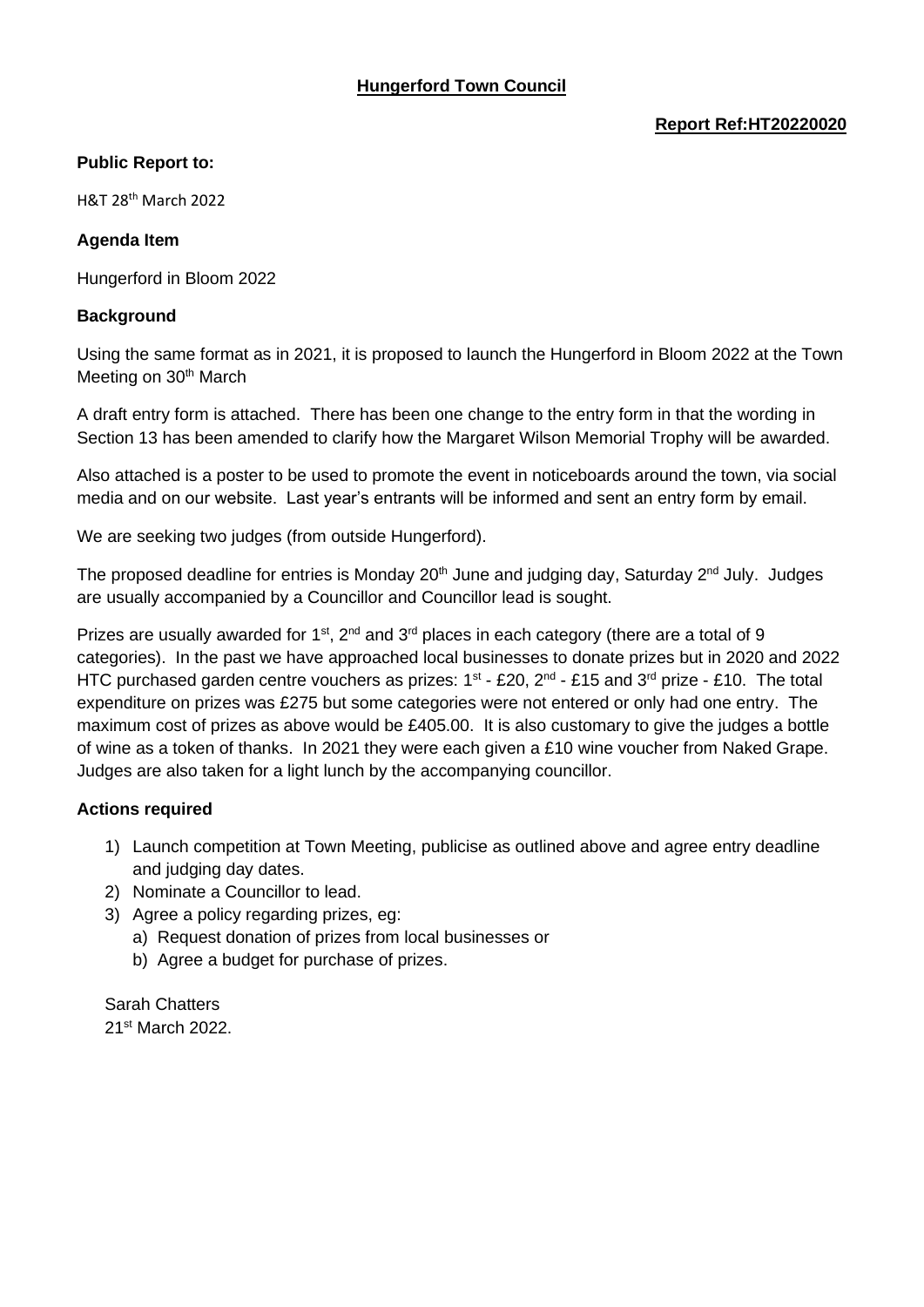# **Hungerford in Bloom 2022**

# **Entry Form**

| Name:             |  |  |  |
|-------------------|--|--|--|
| Address:          |  |  |  |
| Contact details   |  |  |  |
| Telephone number: |  |  |  |
| Email address:    |  |  |  |

The information that you provide will only be used for the purposes of contacting you about the Hungerford in Bloom competition this year and to notify you of next year's competition.

# **Class(es) to be entered (please tick to indicate)**

|    | 1. Private residential property                      |  |                                         |  |  |  |  |
|----|------------------------------------------------------|--|-----------------------------------------|--|--|--|--|
|    | Front garden <sup>1</sup>                            |  |                                         |  |  |  |  |
|    | Back garden $1$                                      |  |                                         |  |  |  |  |
|    | Courtyard Garden <sup>2,4</sup>                      |  |                                         |  |  |  |  |
| 2. |                                                      |  | Volunteer Garden <sup>3</sup>           |  |  |  |  |
| 3. | Garden $1$                                           |  | <b>School</b><br>Container <sup>4</sup> |  |  |  |  |
|    | 4. Commercial Premises<br>Public Houses <sup>5</sup> |  | Any Other Commercial <sup>7</sup>       |  |  |  |  |
|    | Shops <sup>8,9</sup>                                 |  |                                         |  |  |  |  |

*Please see schedule overleaf for clarification of categories, judging criteria and prizes*

**Please return this form to [admin@hungerford-tc.gov.uk](mailto:admin@hungerford-tc.gov.uk) or call 01488 686195**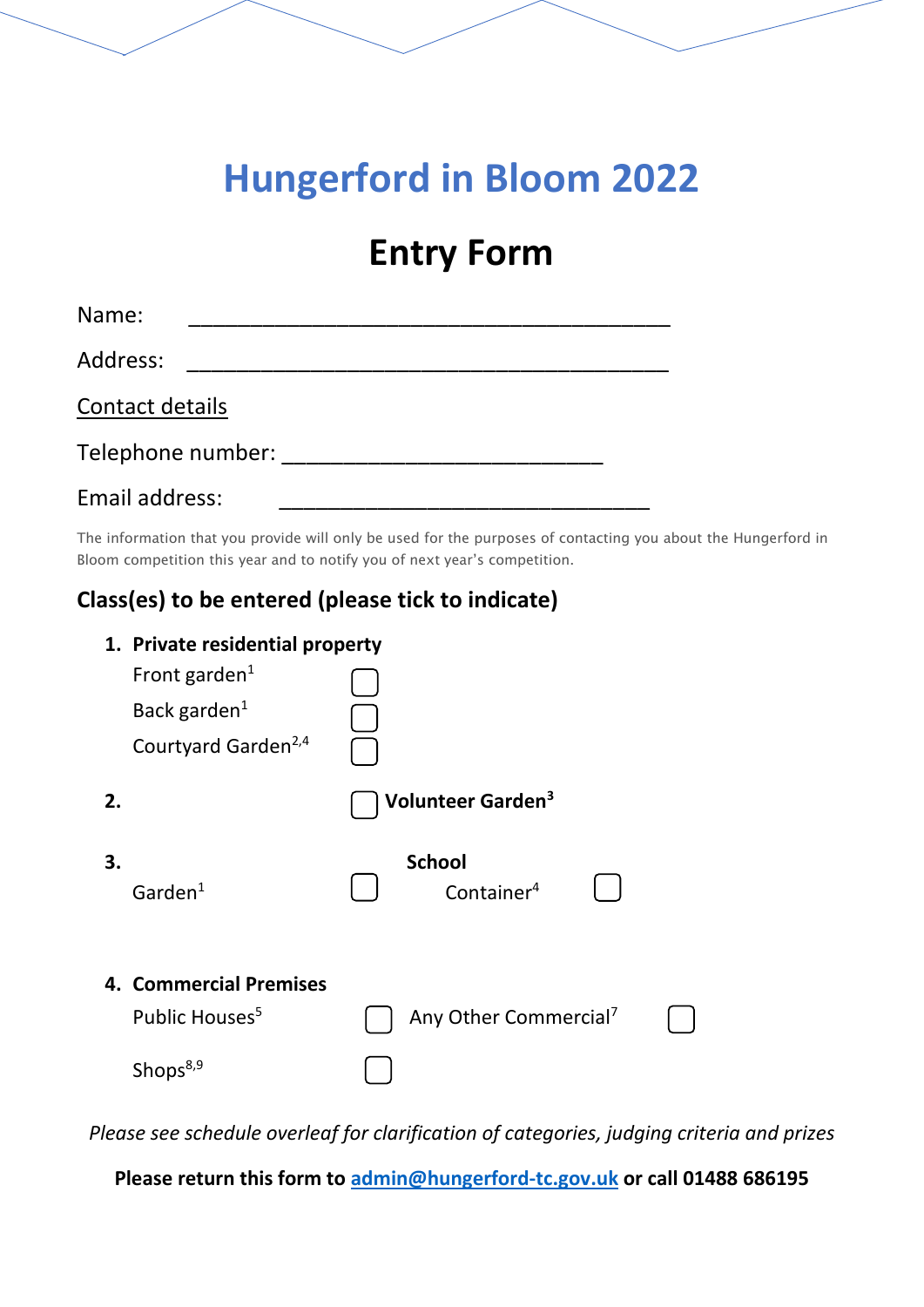# **Entry Categories**

- 1. **Garden** means an area with beds / borders / lawns etc. A garden can also include containers.
- 2. **Courtyard Garden** has hardstanding and comprises mainly containers.
- 3. **Volunteer Garden** is any area tended by volunteers.
- 4. **Container** can be any vessel used to grow plants in. This includes baskets, pots, troughs and planters but also more unusual containers, for instance wheelbarrows, wellies etc
- 5. **Public Houses** are eligible to enter if they are within the bounds of Hungerford town.
- 6. **Shops** includes all retail outlets including car showrooms.
- 7. **Any Other Commercial** includes all other commercial premises within the bounds of the town including those on business parks.
- 8. Any elements of the display provided by HTC will be excluded from judging.
- 9. Displays must last for the duration of the season for which they are intended as far as possible, ie, summer displays June/July.
- 10. Entries will be accepted from anyone providing their entry complies with this schedule.
- 11. Entries will be scored on the following criteria: colour, variety of planting, maintenance, originality and overall impact.
- 12. Prizes will be awarded for  $1^{st}$ ,  $2^{nd}$  and  $3^{rd}$  places.
- 13. Each prize winning place will be awarded points (3 points for a  $1<sup>st</sup>$  place, 2 points for a  $2^{nd}$  place and 1 point for a  $3^{rd}$  place). The Margaret Wilson Memorial Trophy will be awarded to the entrant who achieves the highest number of winning place points. In the case of a draw, the Trophy will be awarded to the entrant with the highest total score from the judges (as in 11) in the categories in which they have won a prize.
- 14. The Judges' decision is final.
- 15. Entry forms must be submitted to HTC office by email or hard copy by 5pm on Monday 20<sup>th</sup> June 2022
- 16. Judging will take place on Saturday, 2<sup>nd</sup> July 2022.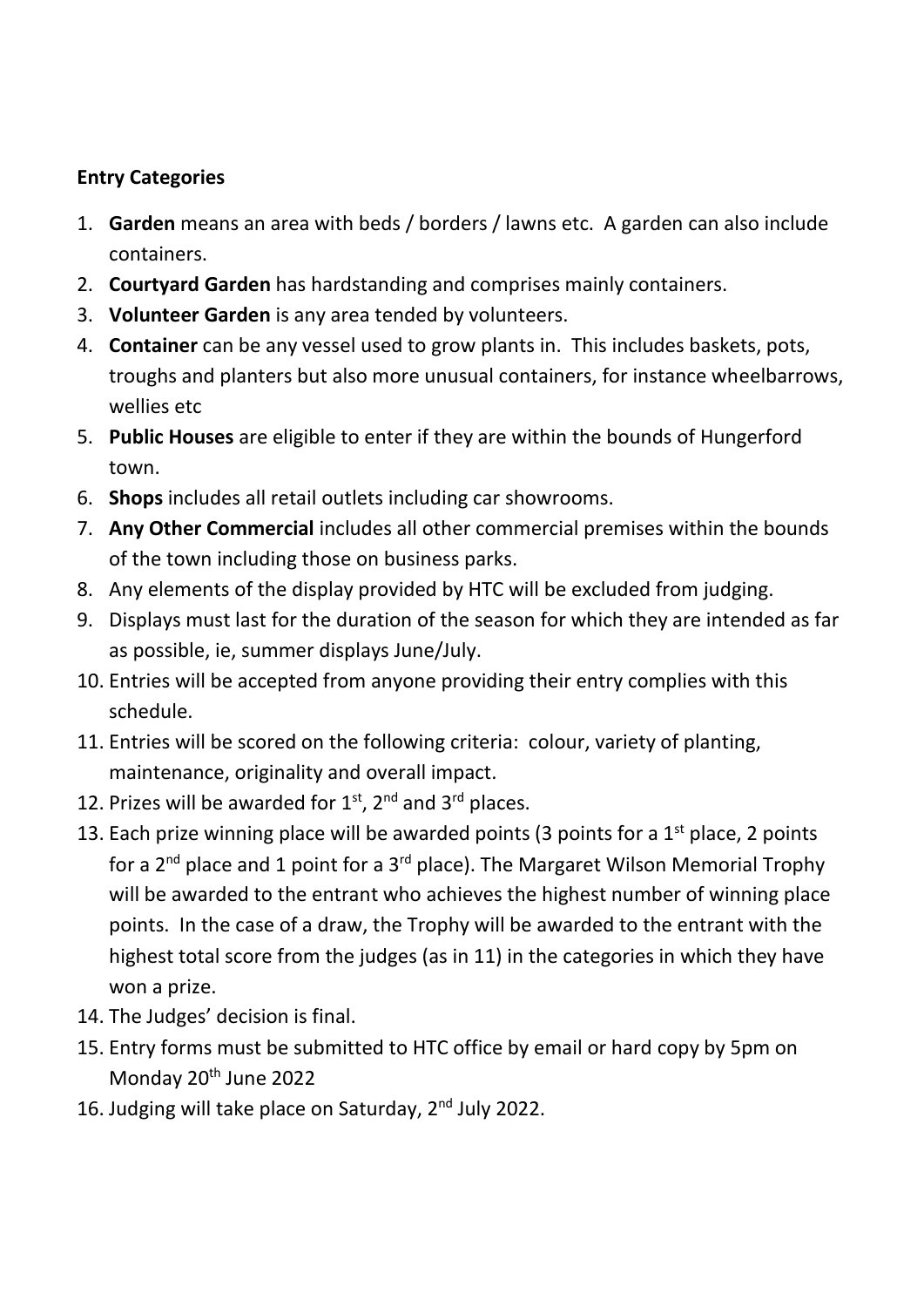West Berks Council have recently completed some sampling of the materials collected in town centre recycling and litter bins for Hungerford and Newbury.

In summary, about 42.24%of the waste in the recycling litter bins in Hungerford is recyclable, compared to about 36.95% in Newbury (please see graphs below).



The level of contamination remains high and it is not cost-effective to achieve recycling for the dry recyclables collected. Consequently, they are being sent to energy from waste facilities for energy generation. The metal cans can then extracted with other metals from the incineration bottom ash for recycling. Whilst recycling is not currently feasible, energy recovery is an environmentally better option than landfilling. These bins are also helping to reduce littering in and around the town centres.

As we emerge from the pandemic, there would be more opportunities for us to work together to educate residents and town centre visitors so that they can use the recycling bins better to reduce contamination. This will hopefully help us to get to a point in future where recycling of the bin contents could become viable. At this time, I would recommend that we continue with the provision of the recycling bins because contamination of on-the-go recycling bins is a nationwide issue and we have to build momentum for positive change, where this is possible. Unless you wanted to, I will not recommend the expansion of the recycling bin provision until we have improved the usage of the existing recycling bins.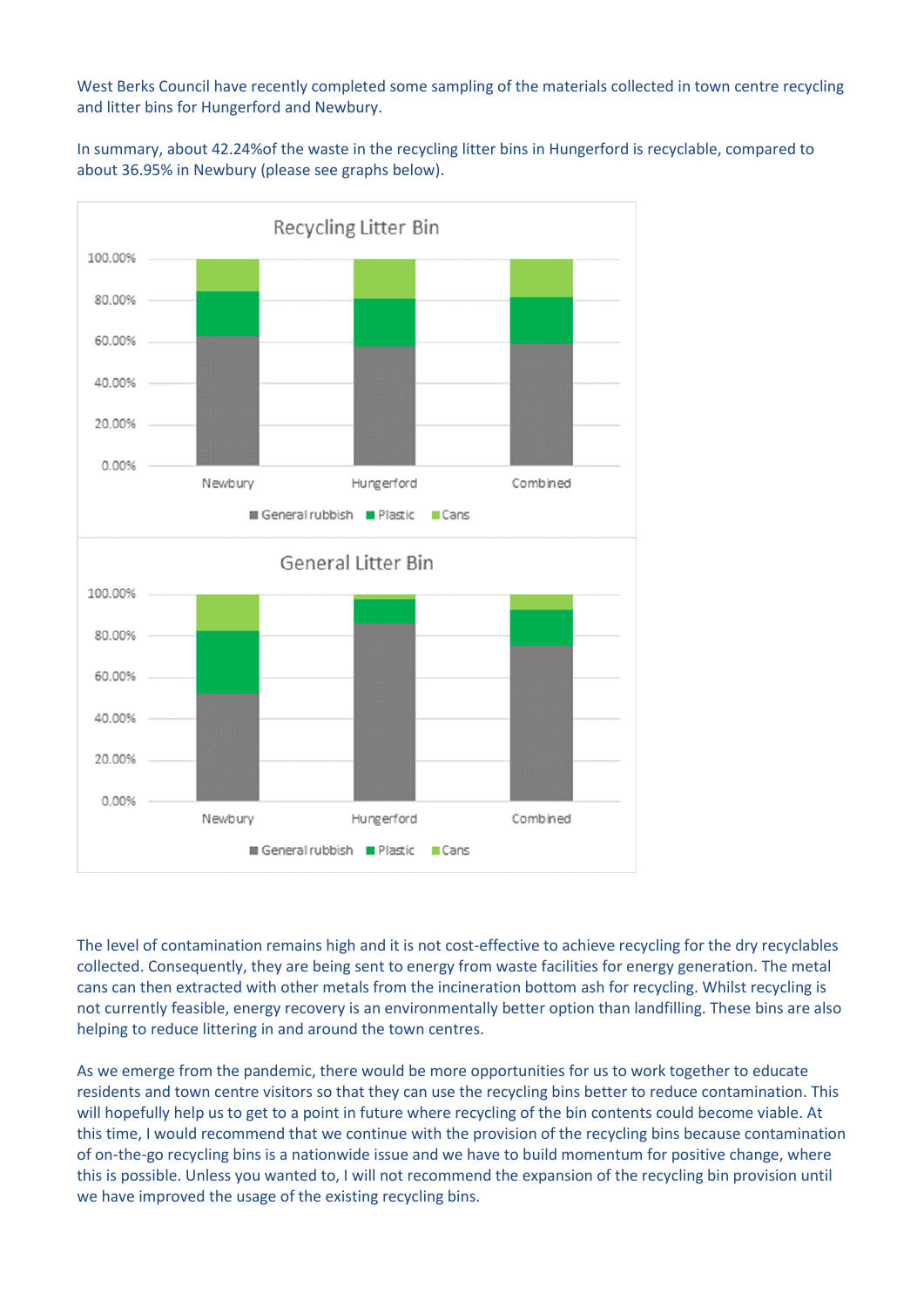

# **Hungerford in Bloom** 2022

Hungerford Town Council would like to invite residents, community groups and businesses to enter this year's competition

To enter please call HTC on 01488 686195, or email admin@hungerford-tc.gov.uk or download an application form from the News page of Hungerford Town Council website www.hungerford-tc.gov.uk or collect a copy from HTC Office

Closing date for entries: 20<sup>th</sup> June 2022

Judging date: 2<sup>nd</sup> July 2022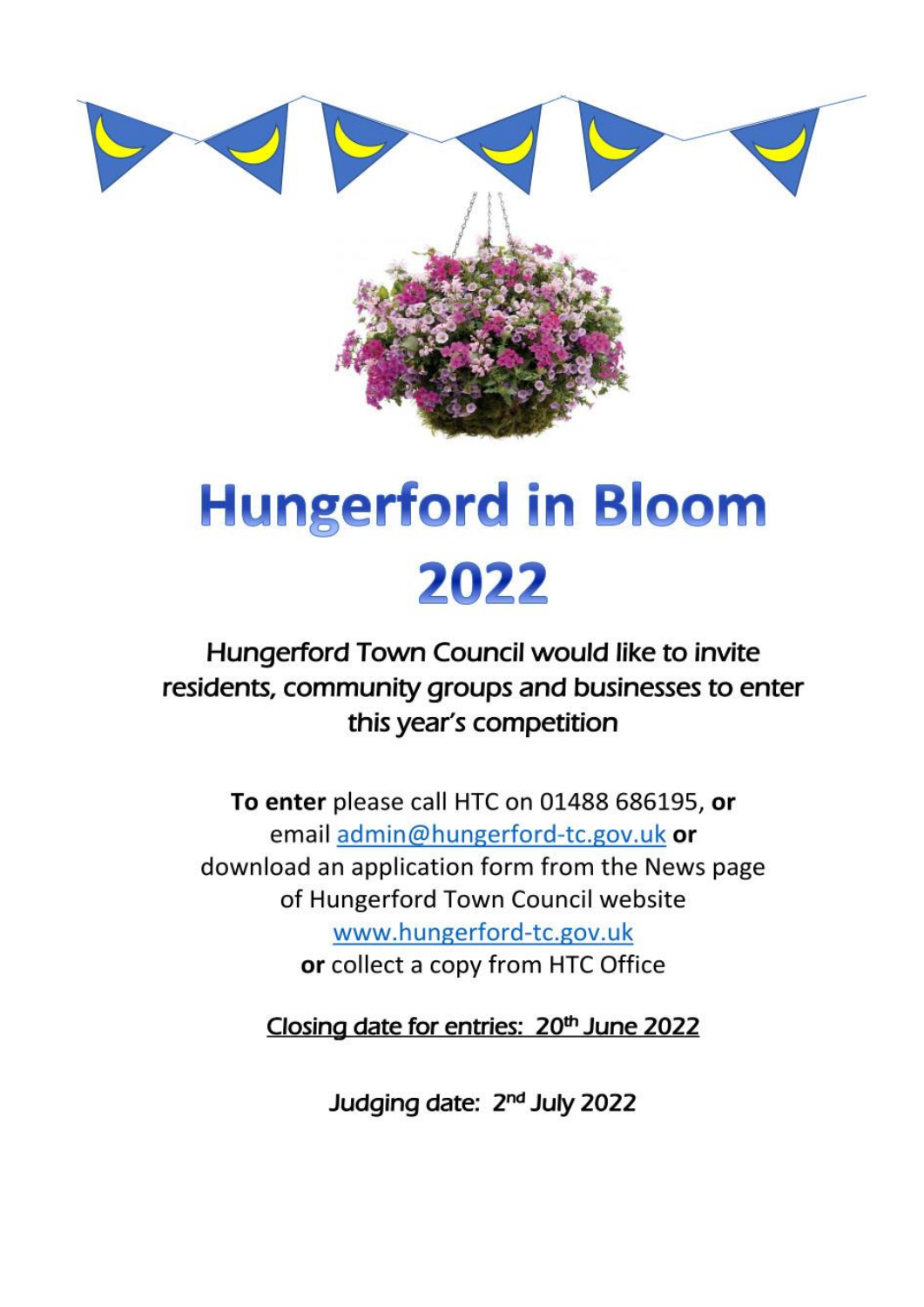# **Hungerford Town Council**

# **Public Report to:** H&T, 28th March 2022

# **Agenda Item No:** HT20220018

**Background** The Council originally owned 105 streetlights around the town. When West Berkshire Council (WBC) upgraded the lights a few years ago these lights were excluded from that process. HTC agreed the process of upgrading these lights over a period and WBC have agreed to adopt them upon completion.

**Objective** What the council wants to achieve and when We have 62 streetlights left in HTC's responsibility (slightly less than we thought – see updated spreadsheet). Initially when this project was looked at WBC said not all would be easy to update and transfer due to their spacing needing to conform to their requirements. HTC wish to upgrade for WBC adoption as many of the streetlights as possible.

**Current situation** WBC has advised 31 HTC streetlights are not suitable to be transferred into WBC ownership. This is for a range of reasons, such as not being located on the highway, or being in a rural location that does not warrant a full street lighting scheme, notably the lights in Hungerford Newtown. I'm not sure if there is any other solution to this in the future.

**Please see table below for an outline of the proposed works which would transfer the other 31 (suitable for upgrade) streetlights into WBC responsibility.** The estimated costs do not include any traffic management that may be required. HTC would need to cover the cost of TM, but WBC don't see us requiring any so this shouldn't be an issue. If there was a requirement on some of the locations, it would only be short duration and therefore the costs would not be significant.

WBC are happy to consider Bulpit Lane for the next stage of upgrades as there is a faulty light down there that requires replacing anyway. Other than that WBC has no preference in terms of which order these are done in and have suggested if we advise how much we wish to spend on lighting this financial year, they will choose the locations accordingly. They would hope to do as many as are required this year, all of them if necessary.

There is a requirement to install a brand-new light outside number 8 Church Way, and WBC would appreciate if the Town Council could consult with the resident there, and a few houses either side, to make sure they are happy with this before we carry out any works.

**Options (including quotations)** WBC have outlined a few options for the suggested next part of the project at Bulpit Lane below:

- 1) Replace pole bracket (no. 3) and re-use existing lantern, remain in HTC ownership. Approx. £600
- 2) Replace pole bracket (no. 3) and fit new LED lantern, remain in HTC ownership. Approx. £800
- 3) Replace lights 1, 2 & 3 with new brackets, lanterns and telecells, passed to WBC ownership. Approx. £2,900. WBC would like to deal with street light number 4 near the football ground separately as this is a heritage style streetlight.
- 4) Recommend to FC option 3 above plus as many upgrades as possible specified in the table below within current budget and to complete all 31 upgradable lampposts once budget is available.

**Available budget (£s) including cost centre** The Council has been putting funds aside to cover these upgrades. The total cost quoted to upgrade 31 streetlights is £39,500. We have £30,134.54 currently so will need to find another £10k approx. to complete them.

**Other information** This project reduces our liability and future costs and reduces energy consumption. **Recommendation** Suggest option 4 **Signed:** Town Clerk 28/3/2022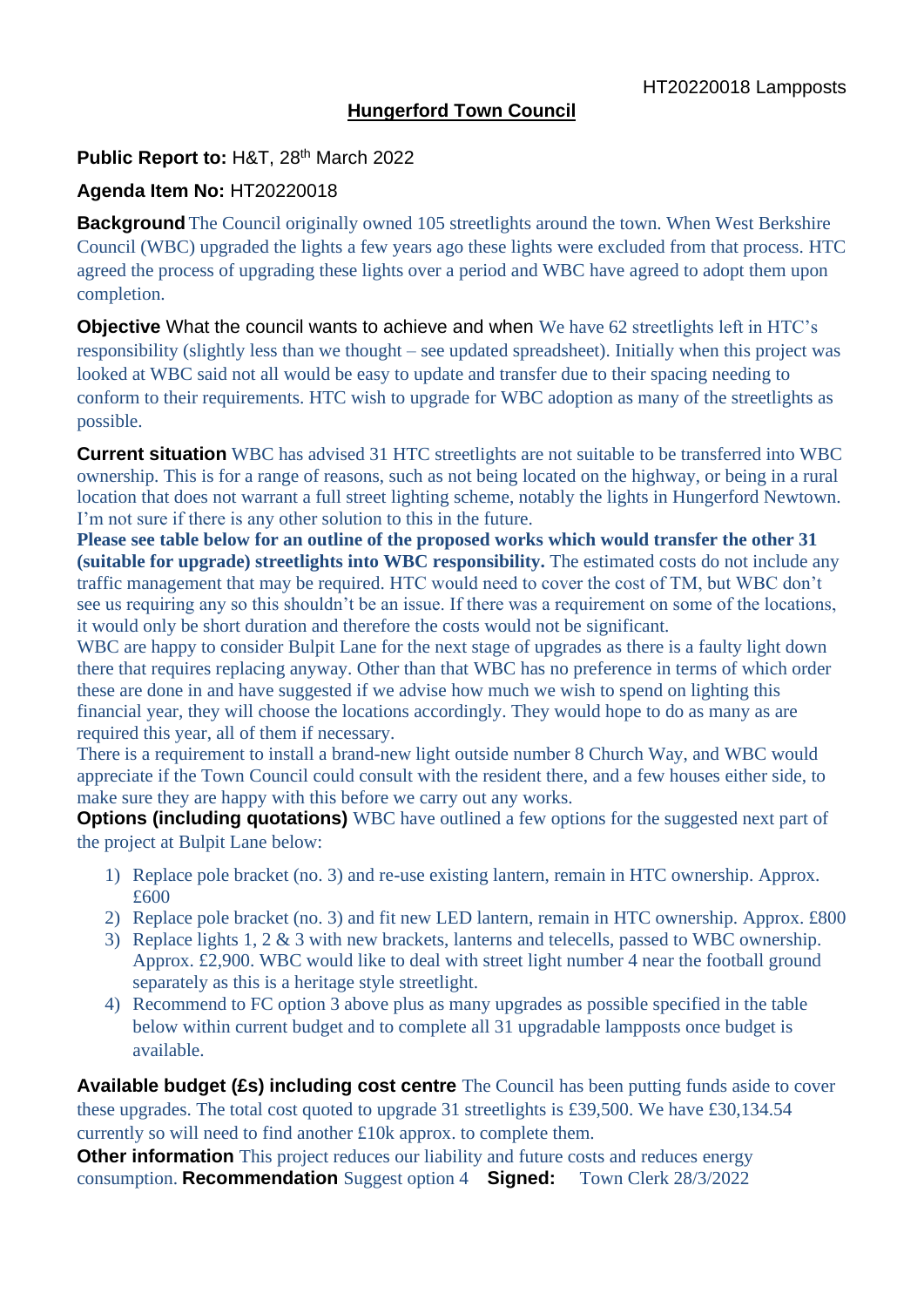|                   |                                              | Hungerford Footway Lighting Inventory (updated 23/3/22) |                                                   |  |                                          |  |  |
|-------------------|----------------------------------------------|---------------------------------------------------------|---------------------------------------------------|--|------------------------------------------|--|--|
| <b>ID No Road</b> |                                              | Location                                                | The 31 Highlighted are on the list to be upgraded |  |                                          |  |  |
|                   |                                              |                                                         |                                                   |  | The 31 not highlighted can't be upgraded |  |  |
| 1                 | <b>Barnards Court</b>                        | on f/p r/o flats nos 1/2                                |                                                   |  |                                          |  |  |
| 1                 | <b>Breach Square</b>                         | opp No 62                                               |                                                   |  |                                          |  |  |
| 2                 | <b>Breach Square</b>                         | opp No 46                                               |                                                   |  |                                          |  |  |
| 1                 | <b>Bulpit Lane</b>                           | $o/s$ no 1                                              |                                                   |  |                                          |  |  |
| 2                 | <b>Bulpit Lane</b>                           | $o/s$ no $15$                                           |                                                   |  |                                          |  |  |
| 3                 | <b>Bulpit Lane</b>                           | opp no 33                                               |                                                   |  |                                          |  |  |
| 4                 | <b>Bulpit Lane</b>                           | opp Football Ground                                     |                                                   |  |                                          |  |  |
| 1                 | Church Way                                   | opp no 5                                                |                                                   |  |                                          |  |  |
| $\overline{2}$    | Church Way                                   | o/s no 11 j/w Homefield Way                             |                                                   |  |                                          |  |  |
| 3                 | Church Way                                   | o/s no 13/14                                            |                                                   |  |                                          |  |  |
| 4                 | Church Way                                   | o/s no 18                                               |                                                   |  |                                          |  |  |
| 5                 | Church Way                                   | o/s garages                                             |                                                   |  |                                          |  |  |
| 6                 | Church Way                                   | opp Atherton Hill                                       |                                                   |  |                                          |  |  |
| 7                 | Church Way                                   | o/s No 24                                               |                                                   |  |                                          |  |  |
| 8                 | Church Way                                   | by Moores Place                                         |                                                   |  |                                          |  |  |
| 9                 | Church Way                                   | opp Chilton Way                                         |                                                   |  |                                          |  |  |
| 10                | Church Way                                   | opp Honey Fields                                        |                                                   |  |                                          |  |  |
| 11                | Church Way                                   | opp Cherry Grove                                        |                                                   |  |                                          |  |  |
| 12                | Church Way                                   | nr Chuch Street junc.                                   |                                                   |  |                                          |  |  |
| 1                 | Honeyfields                                  | o/s No 5                                                |                                                   |  |                                          |  |  |
| $\overline{2}$    | Honeyfields                                  | o/s No 11                                               |                                                   |  |                                          |  |  |
| 3                 | Honeyfields                                  | o/s No 23                                               |                                                   |  |                                          |  |  |
| 4                 | Honeyfields                                  | opp No 27                                               |                                                   |  |                                          |  |  |
| 5                 | Honeyfields                                  | nr Church Way junc.                                     |                                                   |  |                                          |  |  |
| 1                 | Lambourn Road                                | opp Tally Ho P.H.                                       |                                                   |  |                                          |  |  |
| 1                 | Marsh Lane                                   |                                                         |                                                   |  |                                          |  |  |
| 2                 | Marsh Lane                                   |                                                         |                                                   |  |                                          |  |  |
| 3                 | Marsh Lane                                   |                                                         |                                                   |  |                                          |  |  |
| 3A                | Marsh Lane                                   | nr railway bridge                                       |                                                   |  |                                          |  |  |
| 4                 | Marsh Lane                                   |                                                         |                                                   |  |                                          |  |  |
| 5                 | Marsh Lane                                   |                                                         |                                                   |  |                                          |  |  |
|                   |                                              |                                                         |                                                   |  |                                          |  |  |
| 6                 | Marsh Lane                                   |                                                         |                                                   |  |                                          |  |  |
| 7                 | Marsh Lane                                   | o/s Marsh Cottage                                       |                                                   |  |                                          |  |  |
| 1                 | Marsh Lane Play Area in play area            |                                                         |                                                   |  |                                          |  |  |
| 1                 | Post Office Road (Hun o/s Haven Cottage      |                                                         |                                                   |  |                                          |  |  |
| $\overline{c}$    | Post Office Road (Hundnr Old Post Office     |                                                         |                                                   |  |                                          |  |  |
| 3                 | Post Office Road (Hundnr Old Post Office     |                                                         |                                                   |  |                                          |  |  |
| 4                 | Post Office Road (Hun A338 junc.             |                                                         |                                                   |  |                                          |  |  |
| 1                 | Priory Place                                 | $o/s$ no $10$                                           |                                                   |  |                                          |  |  |
| 1                 | Prospect Road                                | nr Church Street                                        |                                                   |  |                                          |  |  |
| 2                 | Prospect Road                                | 0/s Oakdene                                             |                                                   |  |                                          |  |  |
| 3                 | Prospect Road                                | $nr$ no $29$                                            |                                                   |  |                                          |  |  |
| 4                 | Prospect Road                                | nr Honeyfield                                           |                                                   |  |                                          |  |  |
| 5                 | Prospect Road                                | o/s no 23                                               |                                                   |  |                                          |  |  |
| 6                 | Prospect Road                                | opp no 12                                               |                                                   |  |                                          |  |  |
| 1                 | Radley Road (Hungerfd by school              |                                                         |                                                   |  |                                          |  |  |
| $\overline{2}$    | Radley Road (Hungerfdo/sLarkrise             |                                                         |                                                   |  |                                          |  |  |
| 3                 | Radley Road (Hungerfdo/s Hawthorne Rise      |                                                         |                                                   |  |                                          |  |  |
|                   |                                              |                                                         |                                                   |  |                                          |  |  |
| 4                 | Radley Road (Hungerfdo/s Kingsmead           |                                                         |                                                   |  |                                          |  |  |
| 5                 | Radley Road (Hungerfd nr phone box           |                                                         |                                                   |  |                                          |  |  |
| 1                 | Salisbury Road                               | nr cycle shop                                           |                                                   |  |                                          |  |  |
| 1                 | Sarum Way                                    | $o/s$ no $5$                                            |                                                   |  |                                          |  |  |
| 2                 | Sarum Way                                    | o/s no 13                                               |                                                   |  |                                          |  |  |
| 3                 | Sarum Way                                    | o/s no 22                                               |                                                   |  |                                          |  |  |
| 1                 | South View                                   | opp no's 8/9                                            |                                                   |  |                                          |  |  |
| 2                 | South View                                   | opp 15/16                                               |                                                   |  |                                          |  |  |
| 1                 | The Forge (off Bridge Snr John o' Gaunt P.H. |                                                         |                                                   |  |                                          |  |  |
| 2                 | The Forge (off Bridge So/s Bordens Carriage) |                                                         |                                                   |  |                                          |  |  |
| 1                 | <b>Upper Eddington</b>                       | opp no 12                                               |                                                   |  |                                          |  |  |
| 2                 | <b>Upper Eddington</b>                       | opp no 5                                                |                                                   |  |                                          |  |  |
| 3                 | <b>Upper Eddington</b>                       | opp no 4                                                |                                                   |  |                                          |  |  |
| 4                 | Upper Eddington                              | s/o no 19 at dead end                                   |                                                   |  |                                          |  |  |
|                   |                                              |                                                         |                                                   |  |                                          |  |  |
|                   |                                              |                                                         |                                                   |  |                                          |  |  |